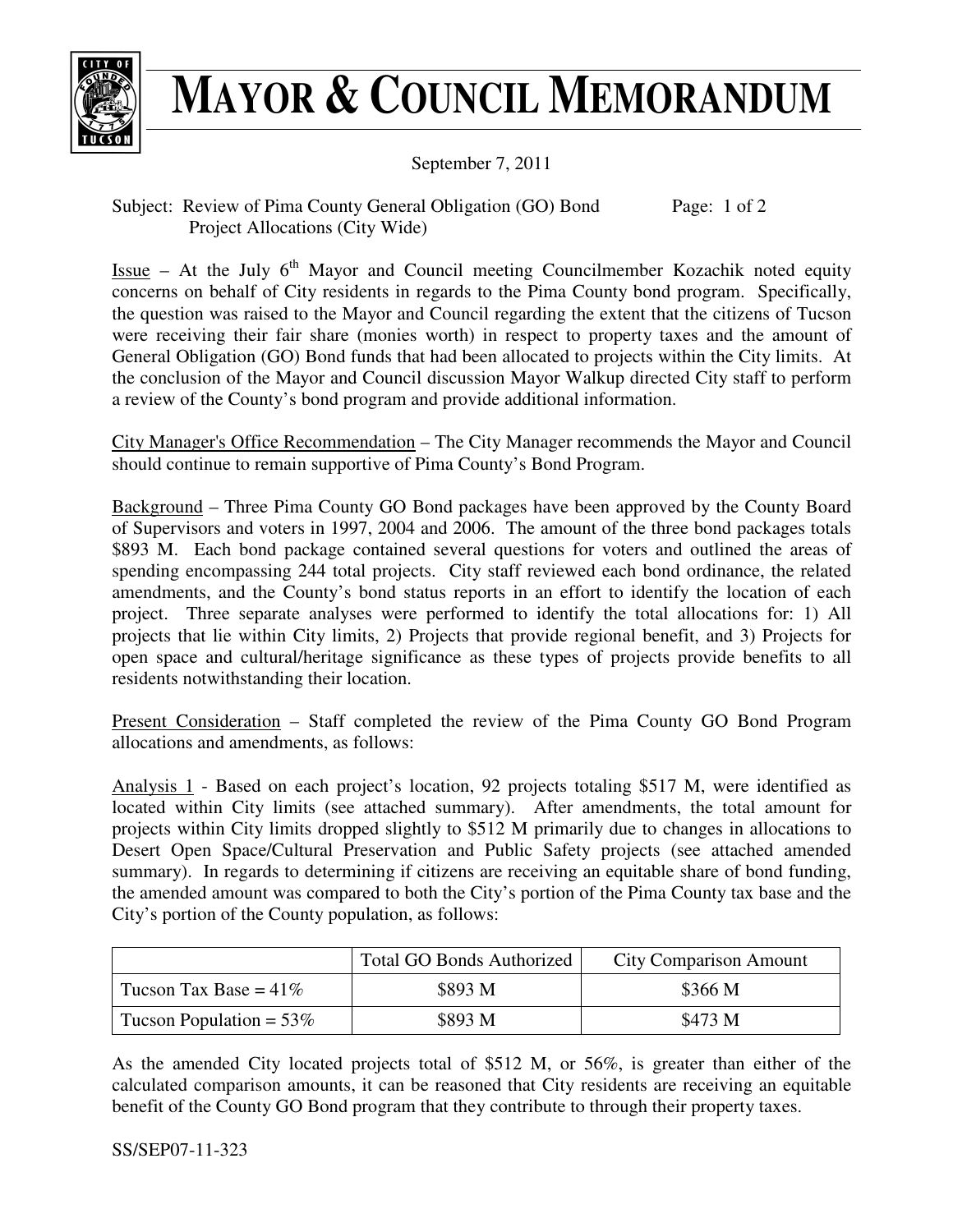MAYOR AND COUNCIL MEMORANDUM Review of Pima County General Obligation (GO) Bond Project Allocations (City Wide)

Analysis 2 - As several County GO Bond Projects located within the City limits benefit the region, this analysis reviewed the City's equity after deducting the regional projects such as Public Safety Communications, Jail and Juvenile detention facilities, Animal Care, Courts, and Hospital related facilities projects. The resulting balance was \$513 M in bond allocations. The allocations to projects located within the City limits less the aforementioned regional benefitting projects was \$181 M, or 34%, of the allocated GO Bond Project funds, which is lower than the 41% tax base comparison percentage.

Analysis 3 - As there are less areas available within City limits for Desert Open Space purchases, and as these projects represent a significant amount (\$215 M) of the total GO bond allocations, and as Open Space, Cultural/Heritage projects, and Urban Encroachment of Davis-Monthan Air Force Base projects benefit all residents, staff determined to also deduct those projects and noted the remaining GO Bond Fund allocations totaled \$282 M. Of this remaining amount, the total GO Bond Funds allocated to projects within the City limits totaled \$156 M, or 52%. This percentage approaches the 53% that City residents comprise of the County population.

Allocation Amendments - Staff reviewed the amended project allocations and noted for those projects managed by the City, all allocation changes were only between projects managed by the City and other City managed projects. Thus, there was no change in total allocations to City managed projects.

In summary, although there is no clear method to determine the amount of benefit that residents may receive from a given bond project, staff noted that the Pima County Bond Program appears to include bond projects that are both reasonable in proportion to the needs of the communities within the County, while also helping to ensure the County is able to perform its mandated functions for the region.

Financial Considerations – The City's 2012 Budget identified \$940 M in unmet capital needs. Projects that provide regional benefits should continue to be submitted to the Pima County Bond Advisory Committee for consideration in future County GO Bond packages.

Respectfully submitted,

like Litcher

 $\angle$  Mike Letcher City Manager

ML:KG:sr Finance Department

Attachment: Summary of Pima County GO Bond Projects